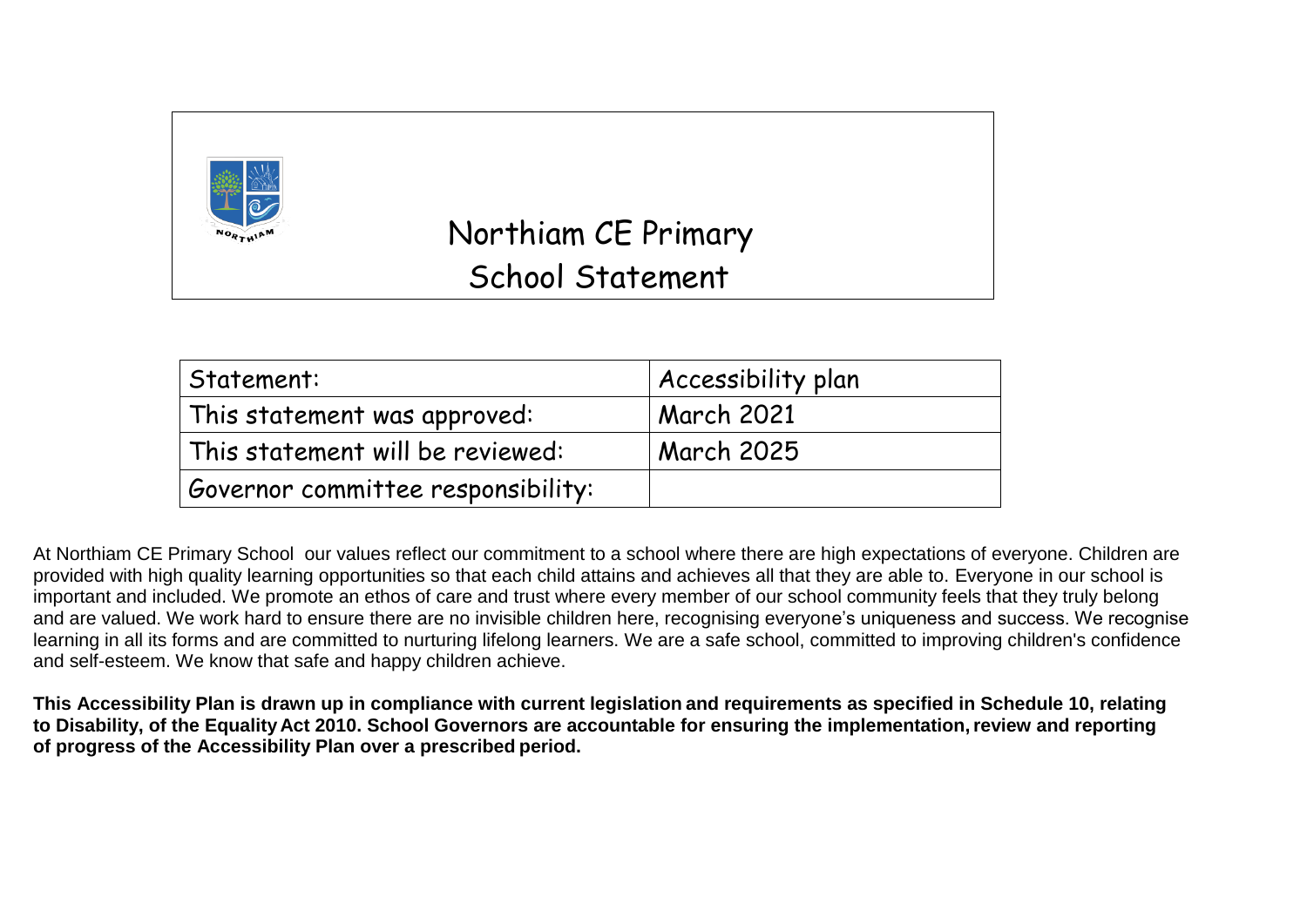**The Equality Act 2010 replaced all existing equality legislation, including the Disability Discrimination Act. The effect of the law is the same as in the past, meaning that "schools cannot unlawfully discriminate against pupils because of sex, race, disability, religion or belief and sexual orientation".**

**According to the Equality Act 2010 a person has a disability if:**

- (a) He or she has a physical or mental impairment, and
- (b) The impairment has a substantial and long-term adverse effect on his or her ability to carry out normal day-to-day activities.

**The Accessibility Plan is structured to complement and support the school's Equality Objectives, and will similarly be published on the school website. We understandthat the Local Authority will monitor the school's activity under the Equality Act 2010 (and in particular Schedule 10 regarding Accessibility) and will advise upon the compliance with that duty.**

### **Objectives**

**Northiam CE Primary School is committed to providing an environment that enables full curriculum access that values and includes all pupils, staff, parents and visitors regardless of their education, physical, sensory, social, spiritual, emotional and cultural needs. We are committed to taking positive action in the spirit of theEquality Act 2010 with regard to disability and to developing a culture of inclusion, support and awareness within the school.**

**The school recognises and values parent's knowledge of their child's disability and its effect on their ability to carry out everyday activities and respects the parent's and child's right to confidentiality.**

**Northiam CE Primary School Accessibility Plan shows how access is to be improved for disabled pupils, staff and visitors to the school within a giventimeframe and anticipating the need to make reasonable adjustments to accommodate their needs where practicable.**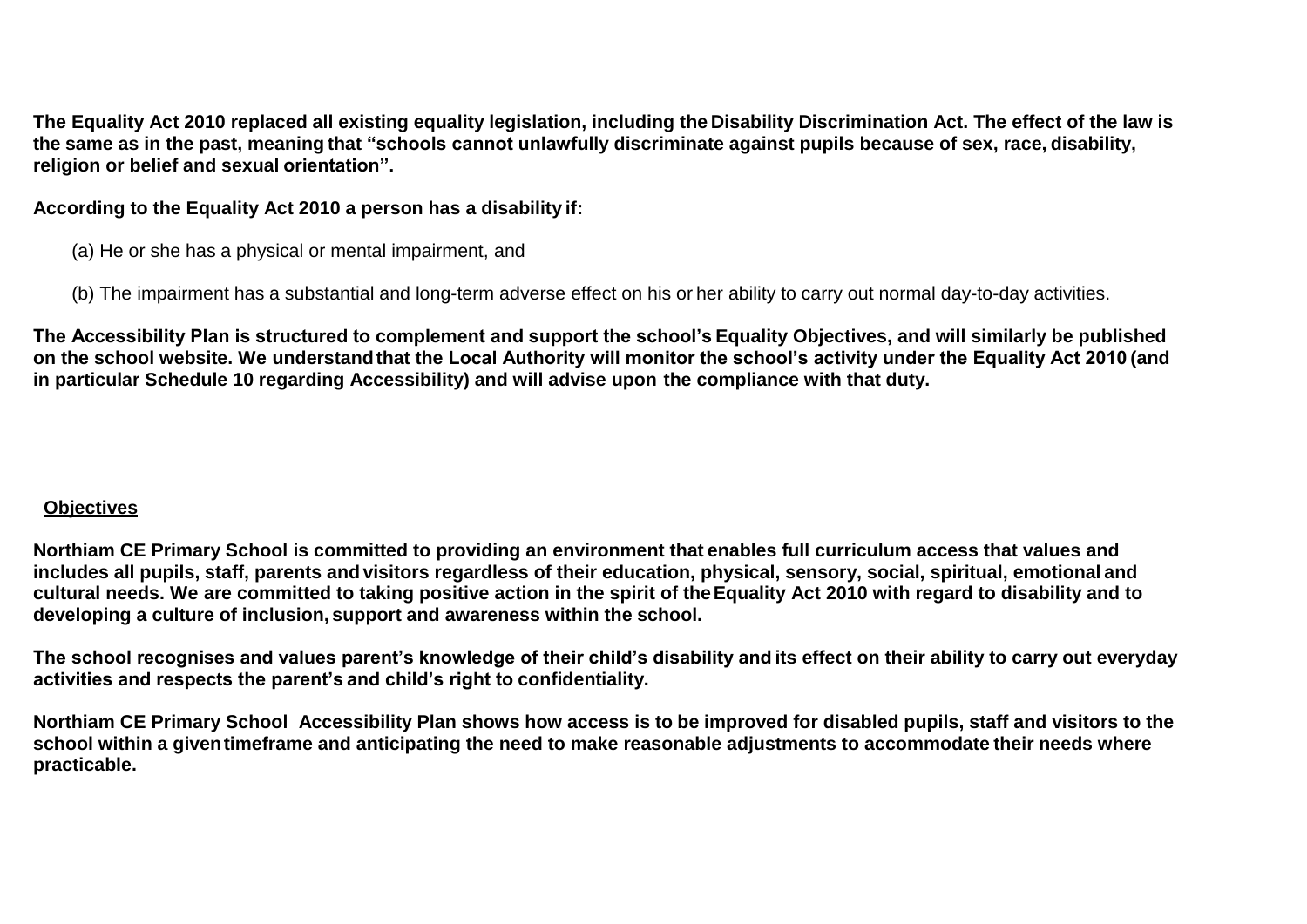#### **The Accessibility Plan contains relevant and timely actions to:-**

- Increase access to the curriculum for pupils with a physical disability and/or sensory impairments, expanding the curriculum as necessary to ensure that pupils with a disability are as equally prepared for life as the able-bodied pupils; (If a school fails to do this they are in breach of their duties underthe Equalities Act 2010); this covers teaching and learning and the wider curriculum of the school such as participation in after-school clubs, leisure and cultural activities or schools visits – it also covers the provision of specialist or auxiliary aids and equipment, which may assist these pupils in accessing the curriculum within a reasonable timeframe;
- Improve and maintain access to the physical environment of the school, adding specialist facilities as necessary this covers improvements to the physical environment of the school and physical aids to access education within a reasonable timeframe;
- Improve the delivery of written information to pupils, staff, parents and visitors with disabilities; examples might include hand-outs, timetables, textbooks and information about the school and school events; the information should be made available in various preferred formats within a reasonable timeframe.

#### **Northiam CE Primary School's Accessibility Plan relates to the key aspects of physical environment, curriculum and written information.**

**Whole school training will recognise the need to continue raising awareness for staff and governors on equality issues with reference to the Equality Act 2010.**

**This Accessibility Plan should be read in conjunction with the following school policies, strategies and documents:**

- **Behaviour Management Policy**
- **Curriculum Policies**
- **Emergency Plan**
- **-** Health & Safety Policy
- **School Improvement Plan**
- Special Educational Needs Policy
- Teaching and Learning Policy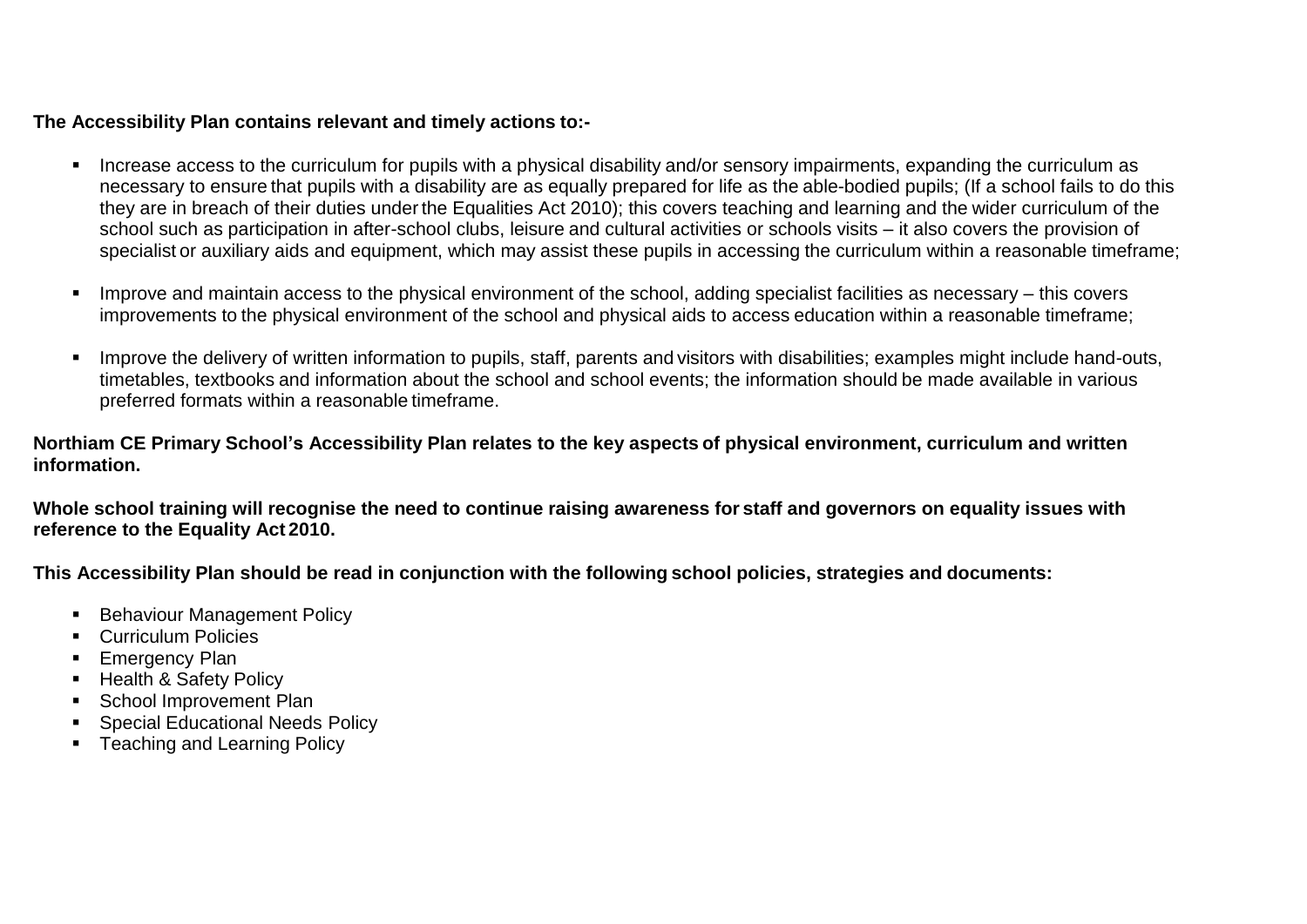**The Accessibility Plan for physical accessibility relates to the Access Audit of the School, which remains the responsibility of the governing body/IEB. It may not be feasible to undertake all of the works during the life of this accessibility plan and therefore some items will roll forward into subsequent plans. An accessibility audit will be completed by the school prior to the end of each period covering this plan in orderto inform the development of a new Accessibility Plan for the ongoing period.**

**Equality Impact Assessments will be undertaken as and when school policies are reviewed. The terms of reference for all governors' committees will include the need to consider Equality and Diversity issues as required by the Equality Act 2010. The Accessibility Plan will be published on the school website.**

**The Accessibility Plan will be monitored through the Governor Body.**

**The Accessibility Plan may be monitored by Ofsted during inspection processes in relation to Schedule 10 of the Equality Act 2010.**

**Approved** 

**Date** 

**It is a requirement that the school's accessibility plan is resourced, implemented, reviewed and revised as necessary and reported on annually. Attached is a set of action plans showing how the school will address the priorities identified in theplan.**

**The priorities for the Accessibility Plan for our school were identified by:**

- **The Governor Body**
- **Head Teachers**
- **Inclusion Leader**
- **Site Manager**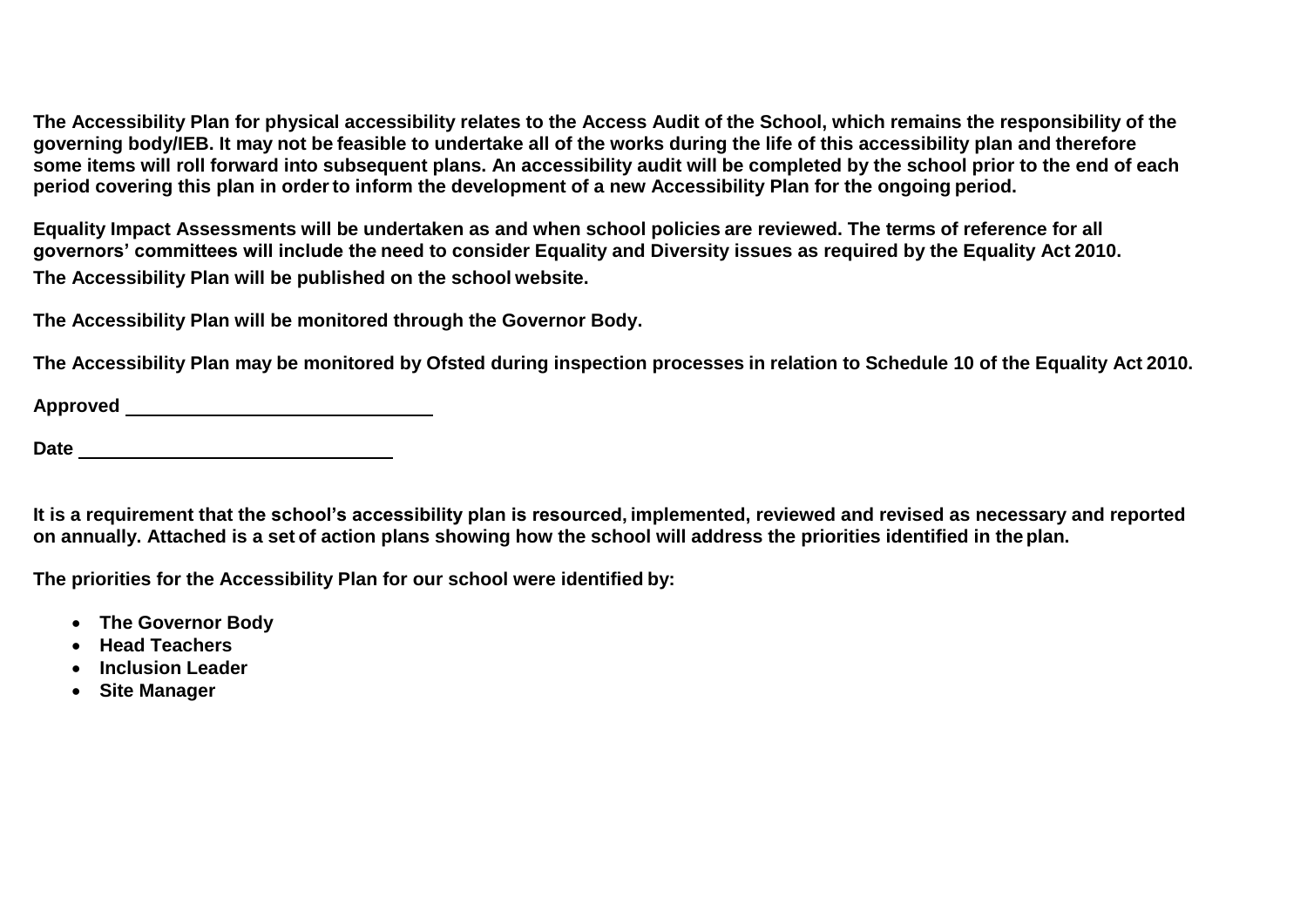

## **ACCESSIBILTY PLAN:**

|          | PERIOD COVERED BY THE PLAN: ACADEMIC YEAR 2021/22                                                                                                                                                                                                                                                                                                                                                                                                                                                    | PLAN WRITTEN BY: Julia Bray (Headteacher) Catherine Palmer (SENCo) |                                                                                                   |                                                                                                                                                                                     |  |  |
|----------|------------------------------------------------------------------------------------------------------------------------------------------------------------------------------------------------------------------------------------------------------------------------------------------------------------------------------------------------------------------------------------------------------------------------------------------------------------------------------------------------------|--------------------------------------------------------------------|---------------------------------------------------------------------------------------------------|-------------------------------------------------------------------------------------------------------------------------------------------------------------------------------------|--|--|
|          | <b>INITIAL DATE: March 21</b><br><b>MOST RECENT REVIEW: March 2021</b>                                                                                                                                                                                                                                                                                                                                                                                                                               |                                                                    |                                                                                                   | <b>NEXT REVIEW: September 2021</b>                                                                                                                                                  |  |  |
| CONTEXT: | Northiam School is an old Victorian building that has been adapted over a period<br>of time. There was a large sports hall and facilities added in 2007 that have full<br>disabled access.<br>Since January 2020 the school has a substantive Headteacher.<br>For there is a consistent staffing structure for 2020/21<br>The school was rated Good by OFSTED in July 2019.<br>The school has 4 classes, taught as EYFS, Y1/2, Y3/4 and Y5/6.<br>The school is opening a Preschool class in Sep 2021 | <b>IKEY ISSUES:</b>                                                | Attendance is below the national average<br>Attainment remains below the national average in KSI. | The number of children achieving greater depth in KS2 was below the nation average last year.<br>Progress and attainment is inconsistent across year groups for this academic year. |  |  |

| <b>Objectives and Actions to Address Key Issues</b>                                                                                                                                                                                                                                                                                                                                                                                                                                                                                                                                   | Time<br><b>Scale</b> | Led by | <b>Resources</b> | <b>Success Criteria, Milestones</b><br>and Practice Indicators                                                                                                                                                                                                                                                                                                                                                                                                  | Monitoring                                                                                         | <b>Evaluation</b>                                                                                                                                                                                                                                               |
|---------------------------------------------------------------------------------------------------------------------------------------------------------------------------------------------------------------------------------------------------------------------------------------------------------------------------------------------------------------------------------------------------------------------------------------------------------------------------------------------------------------------------------------------------------------------------------------|----------------------|--------|------------------|-----------------------------------------------------------------------------------------------------------------------------------------------------------------------------------------------------------------------------------------------------------------------------------------------------------------------------------------------------------------------------------------------------------------------------------------------------------------|----------------------------------------------------------------------------------------------------|-----------------------------------------------------------------------------------------------------------------------------------------------------------------------------------------------------------------------------------------------------------------|
| Improving access to the physical environment<br>School is aware of the access needs of disabled children.<br>Create access plans for individual disabled children as Term I<br>part of MHCP/SEN process/ I page profiles.<br>School staff are better aware of access issues.<br>Named medical staff to attend training on supporting<br>pupils with medical needs and making reasonable<br>adjustments.<br>Provide information and training on disability equality 2021<br>for all staff.<br>Preschool staff are fully trained and aware of the<br>access needs of disabled children. | 2021<br>Term 2       | SENCO  | budget           | Time built into By Nov 2023<br>SENCO and medical officer to<br>Access plans for individual disabled<br>children and see implemented.<br><b>By Dec 2023</b><br>ISENCO and Head to ensure Staff<br>know and understand their role in<br>making reasonable adjustments.<br><b>By Dec 2022</b><br>SLT All staff aware of all pupils'<br>access needs and monitoring<br>shows pupils access the full<br>curriculum and are making<br>progress. All pupil scan access | Head to report to Gov's<br>SLT to review targets<br>SLT monitor impact<br>Parent voice/pupil voice | Head to report to Govs<br>Review targets<br>Identify future targets<br>Review related policies<br>Has it met expected impact?<br>Does it follow school policy?<br>Do policies need review?<br>need to implement training for<br>TA staff on sen and disability, |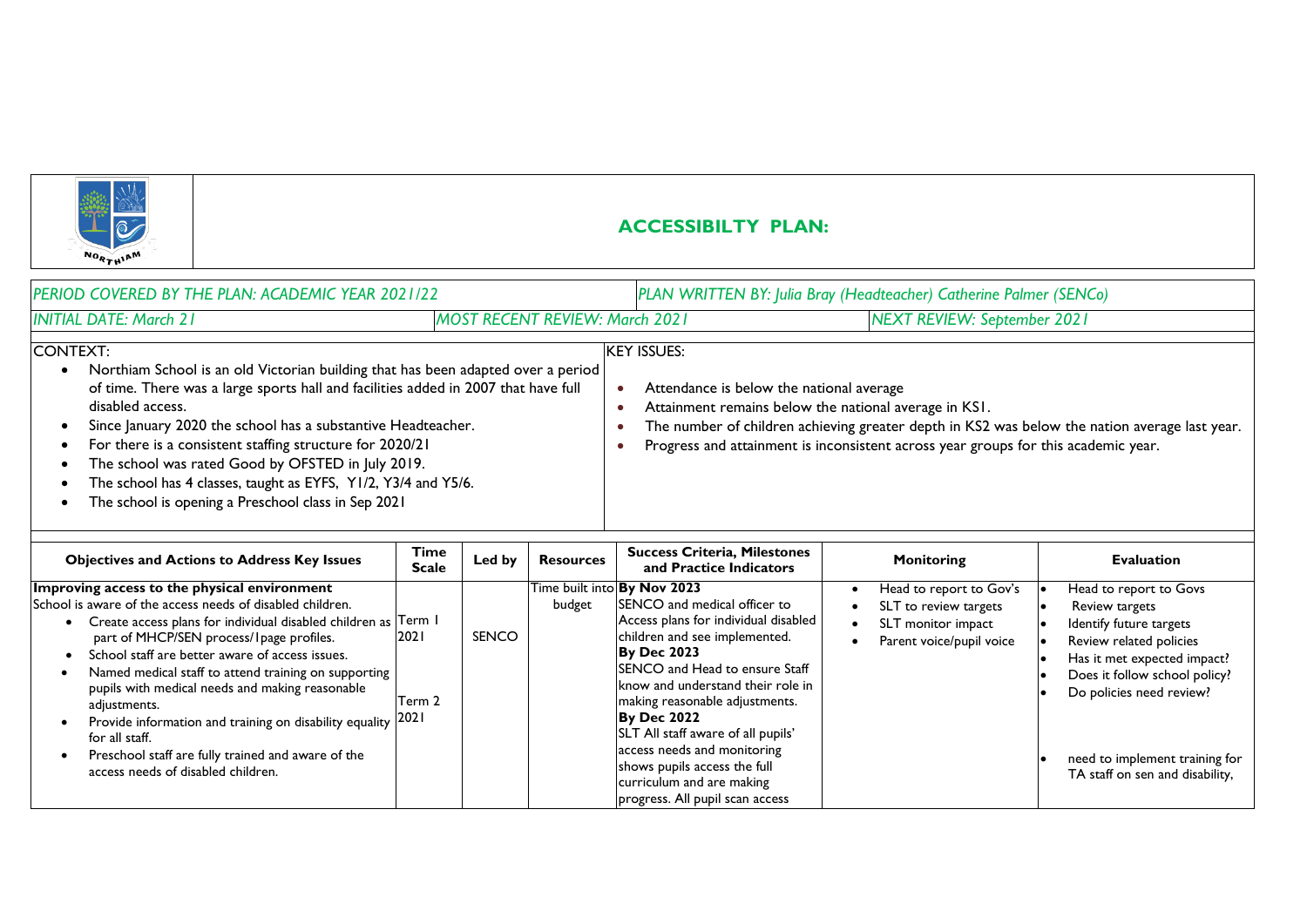| Make sure that all disabled children can be safely evacuated.<br>Put in place personal emergency evacuation plan for<br>all children.<br>Develop a system to ensure all staff including                                                                                                                                                                                                                                                                                                                                                                                                                                                                                                                                                                                                                                                                                                                                                                                                                                                                               | Term I<br>2022                                                                                                                     | HT/SLT/<br>GOVs                         |                                                                                                                                                                                           | through the new curriculum<br>approach                                                                                                                                                                                                                                                                                                                                                                                                                                                                                                                                                |                                                                                                                                                                                                                                                                                                                                                                                                                                                                                                                                                                                          |                                                                                                                                                                                             |
|-----------------------------------------------------------------------------------------------------------------------------------------------------------------------------------------------------------------------------------------------------------------------------------------------------------------------------------------------------------------------------------------------------------------------------------------------------------------------------------------------------------------------------------------------------------------------------------------------------------------------------------------------------------------------------------------------------------------------------------------------------------------------------------------------------------------------------------------------------------------------------------------------------------------------------------------------------------------------------------------------------------------------------------------------------------------------|------------------------------------------------------------------------------------------------------------------------------------|-----------------------------------------|-------------------------------------------------------------------------------------------------------------------------------------------------------------------------------------------|---------------------------------------------------------------------------------------------------------------------------------------------------------------------------------------------------------------------------------------------------------------------------------------------------------------------------------------------------------------------------------------------------------------------------------------------------------------------------------------------------------------------------------------------------------------------------------------|------------------------------------------------------------------------------------------------------------------------------------------------------------------------------------------------------------------------------------------------------------------------------------------------------------------------------------------------------------------------------------------------------------------------------------------------------------------------------------------------------------------------------------------------------------------------------------------|---------------------------------------------------------------------------------------------------------------------------------------------------------------------------------------------|
| nursery staff are aware of their responsibilities.<br>To improve Access to The Curriculum<br>(See also The Quality of Education/The achievement of Pupils at the<br>School/Inclusion Provision/SEN/Family and community)<br>To audit attendance of pupils with disability.<br>• Target and support those below 90%<br>To increase confidence of staff in differentiating the curriculum<br>and develop a consistent approach across the school<br>Diagnostic learning walks inform professional<br>$\bullet$<br>development opportunities<br>Adapted Curriculum vision to improve learning<br>$\bullet$<br>experience and access for ALL children.<br>Coaching from SENCo on access to learning and<br>$\bullet$<br>using alternative recording in school (Additional<br>Needs Plan(ANP)Education Health Care Plans<br>(EHCP)<br>Strategies developed to promote independence<br>Joint planning and assessment with TA's is<br>$\bullet$<br>established with new staff<br>Ongoing CPD for support staff.<br>Sharing good practice through school to school<br>support | Term 2<br>Dec 2021<br>Term I<br>2021<br>Term 2<br>Dec 2021<br>Term 3<br>2022<br>Term l<br>2021<br>Term 3<br>2022<br>Term 2<br>2022 | SENCo/H<br>T/SLT/<br>Subject<br>Leaders | School to<br>school<br>support<br>SLES and<br>consultant<br>training<br>Coaching<br>se time<br>Built in<br>leadership<br>time PPM's<br><b>SEN Policy</b><br>Subject<br>Leadership<br>time | <b>By Sep 2022</b><br>Head-All new staff are able to use<br>school planning formats.<br>By October 2022<br>Demonstrate to new staff how to<br>deploy TA's effectively.<br>SEN policy updated.<br>PE teacher /Head All children are<br>able to access PE.<br>sessions/relea All children can access all of site<br>safely<br>Friday Focus reviews show impact<br>on SEN children. Pupil voice<br>completed.<br>Offering FF curriculum to wider<br>school communities<br><b>By Nov 2023</b><br>SENCo and Head - Learning walks<br>TA's receive CPD to support<br>teaching and learning. | See monitoring and<br>evaluation schedule<br>(appendix 1)<br>See pupil progress and<br>$\bullet$<br>attainment targets.<br>Head to report to Gov's<br>$\bullet$<br>Track data to hold<br>teachers to account<br>through PPM's<br>Track impact of support in<br>interventions on a termly<br>basis.<br>SENCo to be held to<br>$\bullet$<br>account for the progress<br>against targets every term.<br>Lesson observations<br>$\bullet$<br>demonstrate appropriate<br>content, challenge and<br>support for learners who<br>receive inclusion support,<br>Planning and lesson<br>$\bullet$ | Head to report to Gov's<br>Review targets<br>Identify future targets<br>Review related policies<br>Has it met expected impact?<br>Does it follow school policy?<br>Do policies need review? |
| Staff held accountable for access to the curriculum at<br>Pupil Progress Meetings (PPM)<br>Communication friendly classrooms using visuals.<br>Ensure all staff have specific training on disabilities issues.<br>Undertake audit of staff training needs.<br>Update SEN policy and share with staff.<br>Set up system for information to be shared with all<br>staff<br>Ensure all staff are aware of and are able to use SEN software<br>and resources.<br>Audit all SEN ICT and other resources and make a<br>list available to all staff                                                                                                                                                                                                                                                                                                                                                                                                                                                                                                                          | Term 3<br>2022<br>Term 2<br>2021<br>Term 3<br>2022<br>Term I<br>2021<br>Term 4<br>2022                                             |                                         | Curriculum<br>Policy<br>Teaching and<br>Learning<br>Policy                                                                                                                                | SENco/Head- SEN policy shared<br>with staff.<br>SLT TA's are deployed effectively<br>SLT PSHE curriculum reviewed<br>and action planning includes<br>disability and equality issues.<br><b>By Dec 2022</b><br>SLT Planning shows all groups of<br>learners are clearly identified<br>within the class and appropriate<br>pace and challenge is evident.<br>Interventions are appropriately                                                                                                                                                                                            | observations demonstrate<br>CPD has led to improved<br>outcomes for learners.<br>SLT to review targets<br>$\bullet$<br>SLT monitor impact<br>Parent voice/pupil voice                                                                                                                                                                                                                                                                                                                                                                                                                    |                                                                                                                                                                                             |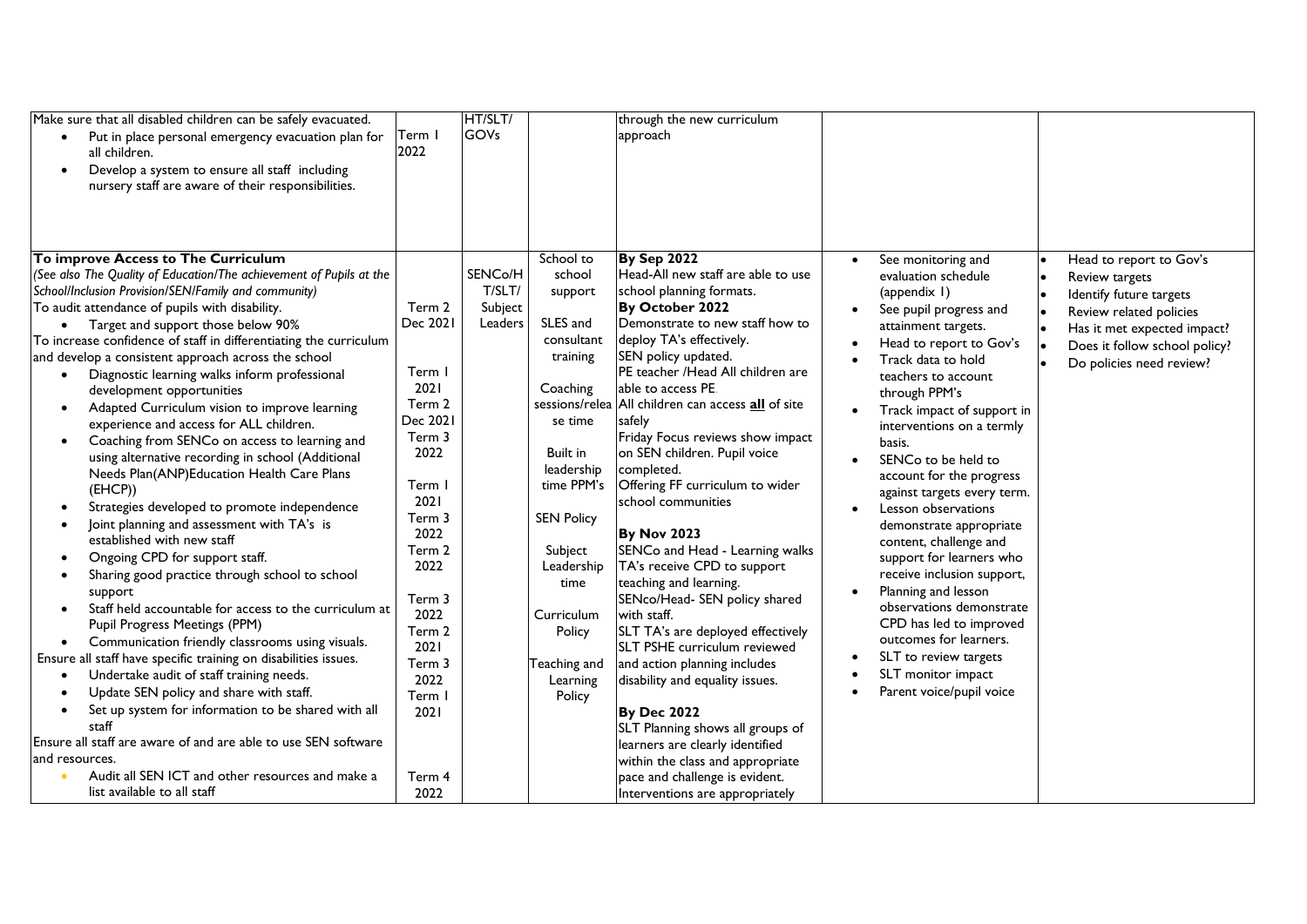| Re visit training on use of Clicker 6, word shark,<br>$\bullet$ |        |            | planned for to swiftly accelerate     |
|-----------------------------------------------------------------|--------|------------|---------------------------------------|
| Communicate and Print software                                  |        |            | learners progress.                    |
| Ensure all school trips and camps are accessible to all.        |        |            | SENCo-Teachers have shared            |
| Revisit guidance for staff on making trips accessible.          | Term 5 |            | support programmes/ ANP/EHCP          |
| Ensure new staff know how to write and implement                | 2022   |            | with TA's and parent/carers.          |
| risk assessments.                                               |        |            | Head-Staff training needs identified  |
| Review PE curriculum to make PE accessible to all.              |        |            | and CPD planned.                      |
| Raise awareness of disability sports within the<br>$\bullet$    | Term 3 | Sports     | Systems in place for information      |
| curriculum                                                      | 2022   | Specialist | sharing.                              |
| Review PE curriculum to include disability sports               | Term 2 | teacher    | Head/SENCo- Systems in place to       |
| Review curriculum to ensure it meets the needs of all           | 2021   |            | ensure pupils with disabilities have  |
| learners                                                        | Term I |            | good attendance and are               |
| Review curriculum areas to include disability issues.           | 2021   |            | supported where it needs to           |
| Develop and review PSHE and citizenship curriculum              |        |            | improve.                              |
| to address disability and equality issues.                      | Term   |            | TA's receive CPD to support           |
| Audit the school to ensure a variety of books and               | 2021   |            | effective questioning for all         |
| resources that reflect disability and equality (available       | Term 5 |            | learners and differentiation.         |
| to all staff)                                                   | 2022   |            | SLT/SENCo Pupils are on track to      |
| Develop and review RE curriculum to encourage                   |        |            | make individual progress targets.     |
| understanding of different cultures and beliefs.                | Term 4 |            | Interventions are high quality and    |
| Ensure disabled children participate equally in early learning  | 2022   |            | accelerate pupil progress.            |
| time, after school and lunchtime activities.                    |        |            |                                       |
| Survey participation in clubs and activities by disabled        |        |            | <b>By May 2022</b>                    |
| children.                                                       | Term 4 |            | SENCo/Head - Staff received           |
| Build participation into Sports Premium funding<br>$\bullet$    | 2022   |            | coaching from SENCo on access to      |
| review /pupil premium.                                          | Term 4 |            | learning and planning shows this is   |
|                                                                 | 2022   |            | embedded.                             |
|                                                                 |        |            | SENCo/Head- Diagnostic learning       |
|                                                                 |        |            | walks show pupils have strategies     |
|                                                                 |        |            | for being independent.                |
|                                                                 |        |            | By June 2022                          |
|                                                                 |        |            | Head -Guidance for trips revisited    |
|                                                                 |        |            | and risk assessments for individual   |
|                                                                 |        |            | pupils are in place for trips.        |
|                                                                 |        |            | Head-All pupils have access to        |
|                                                                 |        |            | school visits.                        |
|                                                                 |        |            | By April 2022                         |
|                                                                 |        |            | SENCo Resources audited and           |
|                                                                 |        |            | staff use resources available and     |
|                                                                 |        |            | further training on ICT planned.      |
|                                                                 |        |            | Head - reviewed RE curriculum         |
|                                                                 |        |            | which includes diversity and          |
|                                                                 |        |            | understanding of different religions. |